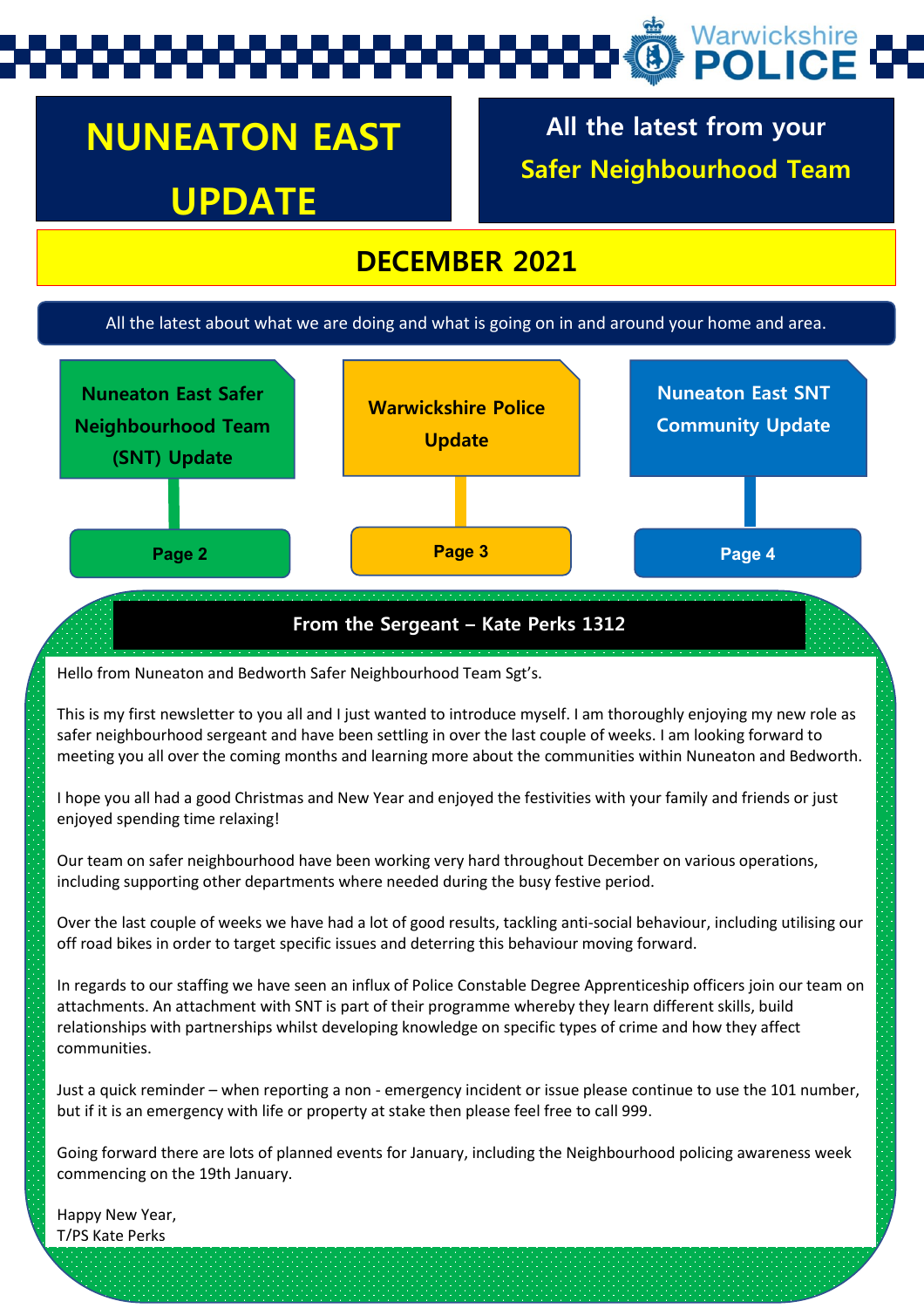Warwickshire<br>**POLICE** 

**Nuneaton East Safer Neighbourhood Team (SNT) Update** 

**How to keep up with Nuneaton East Safer Neighbourhood Team**  We are on Twitter: **@Nuneatoncops** We are on Facebook: **Nuneaton and Bedworth Police**





### **FROM YOUR LOCAL POLICE? PLEASE SIGN UP TO WARWICKSHIRE CONNECTED**

Warwickshire Connected is the new community messaging service from Warwickshire Police.

Messages will be sent to you from your local Safer Neighbourhood Team and our Corporate Communications Team and will relate to crime alerts, crime prevention information, good news stories, information on upcoming events etc.

**Please contact the Nuneaton East Team if you would like to sign up!!**

#### **\*DATE FOR THE DIARY\* BICYCLE CODING**



**Saturday 29th January** 

**DID YOU HAVE A NEW BIKE FOR CHRISTMAS……………?**

Please bring your bikes to be security coded by the Nuneaton East Team. We will also be available to discuss any concern or issues you have within the community.

1300hrs – 1400hrs Co-op Car Park, St Nicholas Park Drive

1400hrs -1500hrs Horeston Grange Shopping Centre Car Park

#### **WE LOOK FORWARD TO SEEING YOU THERE!**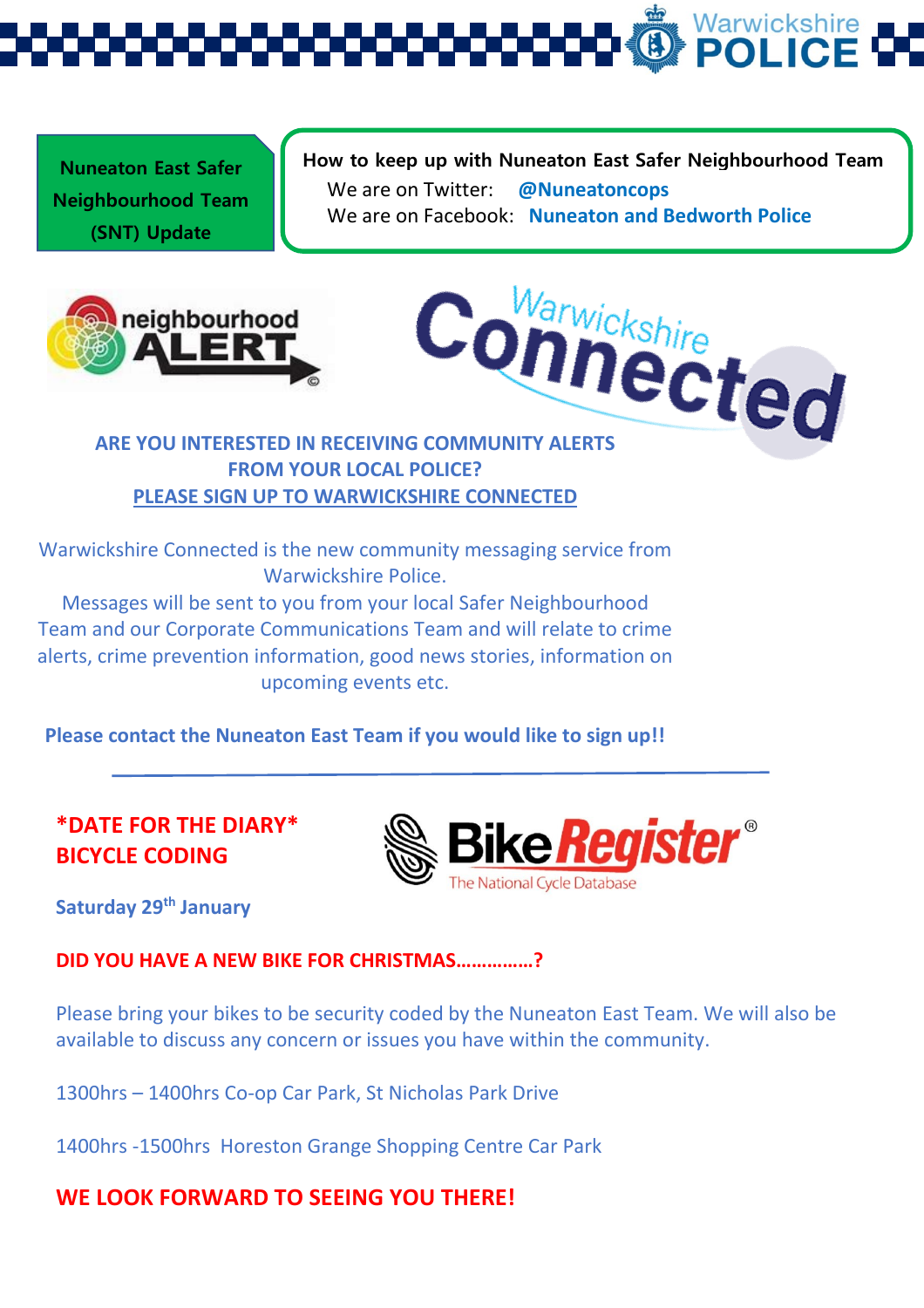#### **SCHOOL PARKING**

We have regular complaints of parking in the vicinity of schools. Please pay attention to the advice below in order to keep children safe and to avoid being issued a fixed penalty notice. We patrol our schools and will be issuing tickets to offending vehicles.

# **Think before you park!**

Illegal and irresponsible parking can put lives in danger



#### If you choose to ignore this advice you may be prosecuted.

The safety of pedestrians is far more important than finding a close spot to leave your car. Always think before you park.

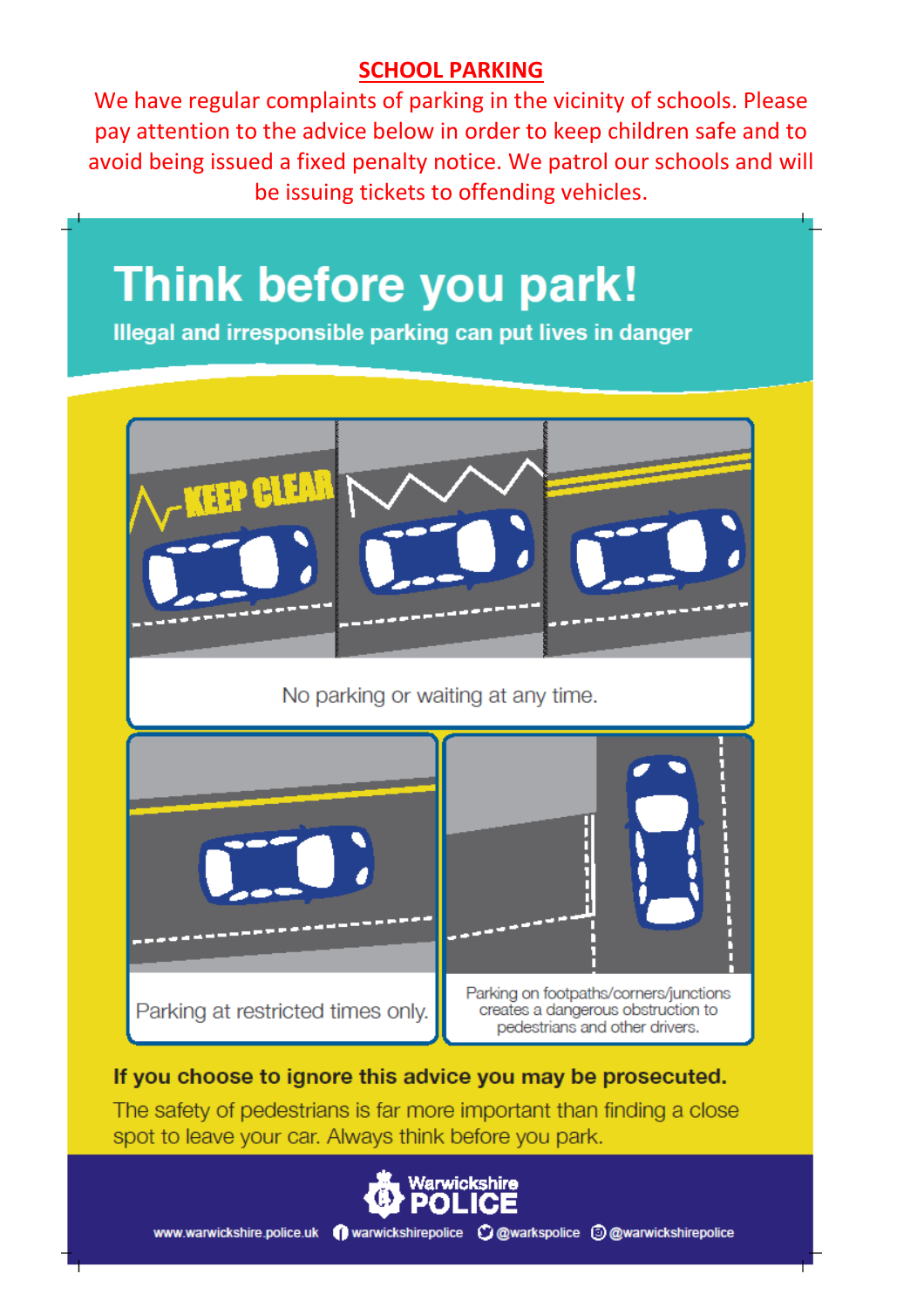### **Nuneaton East Community**

#### **RECENT EVENTS THAT HAVE TAKEN PLACE….**

If you think you may have seen or heard anything suspicious or have any information about this incident then please call Warwickshire Police on 101 or alternatively you can call Crimestoppers anonymously on 0800 555 111

# **Out and about with Nuneaton East SNT**

#### **A MESSAGE FROM PC2113 BEACHAM**

Happy new year to all the residents in Nuneaton East, I hope you had a happy and safe Christmas.

I am looking forward to engaging with you all as we at the Safer Neighbourhood Team continue to target crime and keep our communities safe.

We have been working really hard to keep crime low throughout December, with only a small increase in the number of calls received for car theft and burglary in the area.

Our regular patrols are ongoing, we will continue to look at the problems of antisocial behaviour from nuisance vehicles, by regularly patrolling our Dual Purpose Motorcycles, and update our Community engagement meetings and live feed forums on our Facebook live events. Any suspicious behaviour can also be reported online at Warwickshire Police website.



Please call 999 emergency, and 101 non emergency.

PC 2113 Craig Beacham.